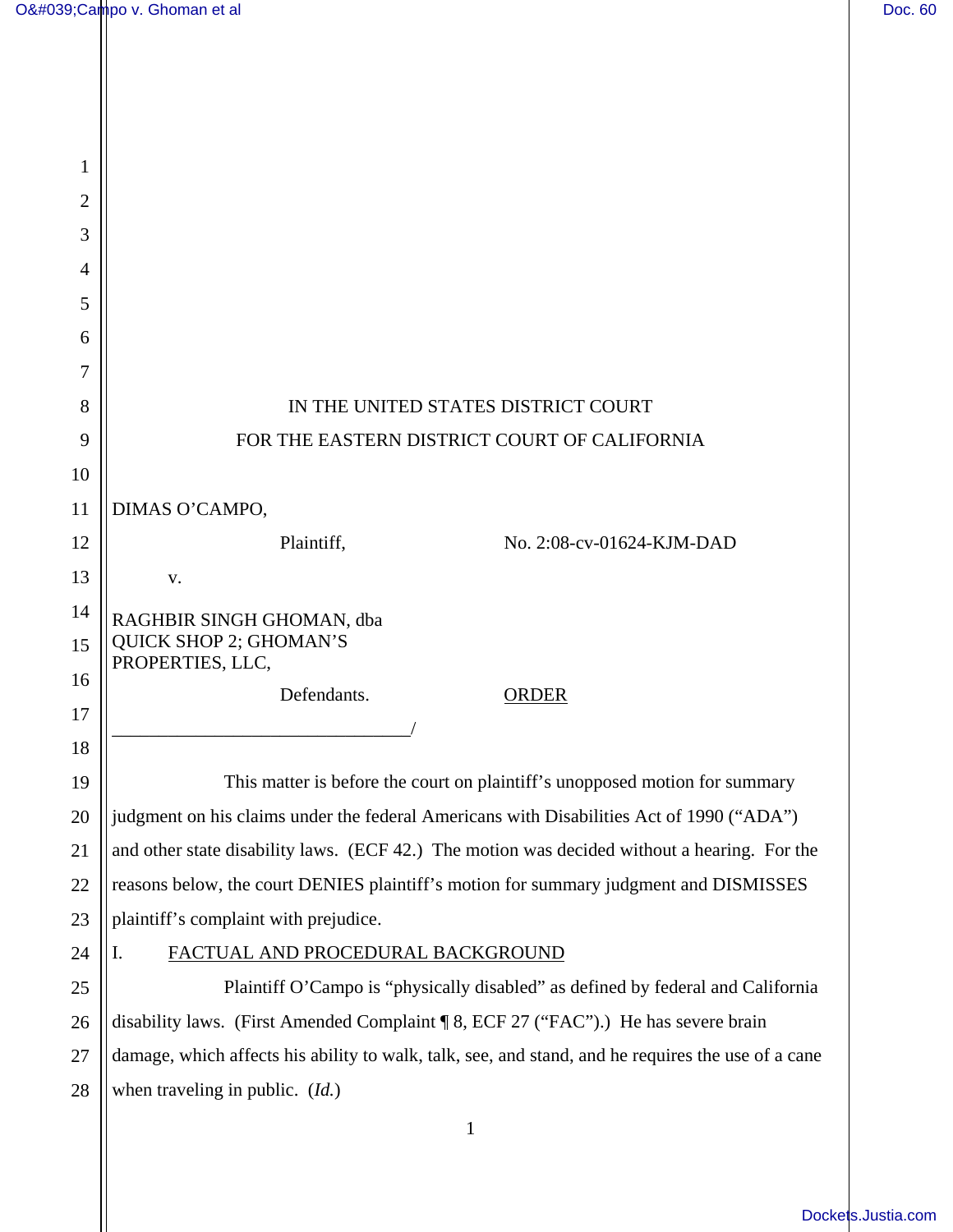Plaintiff visited defendants' public gas station and encountered barriers that interfered with his equal enjoyment of the facility. (*Id.* ¶ 10.) Plaintiff lists over a dozen such barriers particular to his disability, such as incorrect tow away signage and a sharp toilet tissue dispenser. (*Id.*) Plaintiff alleges defendants' noncompliance is ongoing.

 Plaintiff filed his original complaint on July 15, 2008. On January 27, 2012, this court granted plaintiff's motion for leave to amend despite the lateness of the date, as the Ninth Circuit's intervening decision in *Chapman v. Pier 1 Imports (U.S.) Inc.*, 631 F.3d 939 (9th Cir. 2011), had altered substantially the pleading requirements for ADA plaintiffs. (ECF 26.) Plaintiff filed his first amended complaint on February 6, 2012 and moved for summary judgment on February 8, 2013. (ECF 27, 42.) Defendants did not oppose.<sup>1</sup>

II. STANDARD

 A court will grant summary judgment "if . . . there is no genuine dispute as to any material fact and the movant is entitled to judgment as a matter of law." FED. R. CIV. P. 56(a). The "threshold inquiry" is whether "there are any genuine factual issues that properly can be resolved only by a finder of fact because they may reasonably be resolved in favor of either party." *Anderson v. Liberty Lobby, Inc.*, 477 U.S. 242, 250 (1986).

 The moving party bears the initial burden of showing the district court "that there is an absence of evidence to support the nonmoving party's case." *Celotex Corp. v. Catrett*, 477 U.S. 317, 325 (1986). The burden then shifts to the nonmoving party, who "must establish that there is a genuine issue of material fact . . . ." *Matsushita Elec. Indus. Co. v. Zenith Radio Corp.*, 475 U.S. 574, 585 (1986). In carrying their burdens, both parties must "cit[e] to particular parts of materials in the record . . .; or show [] that the materials cited do not establish the absence or presence of a genuine dispute, or that an adverse party cannot produce admissible evidence to support the fact." FED. R. CIV. P. 56(c)(1); *see also* 

<sup>1</sup> After the court learned defendants' counsel had been deemed ineligible to practice law in California, the court ordered plaintiff to serve his motion directly upon defendants. (ECF 45, 58.) Plaintiff filed a certificate of service on March 14, 2013. (ECF 46.) Defendants still have not responded to plaintiff's motion.

 $\overline{a}$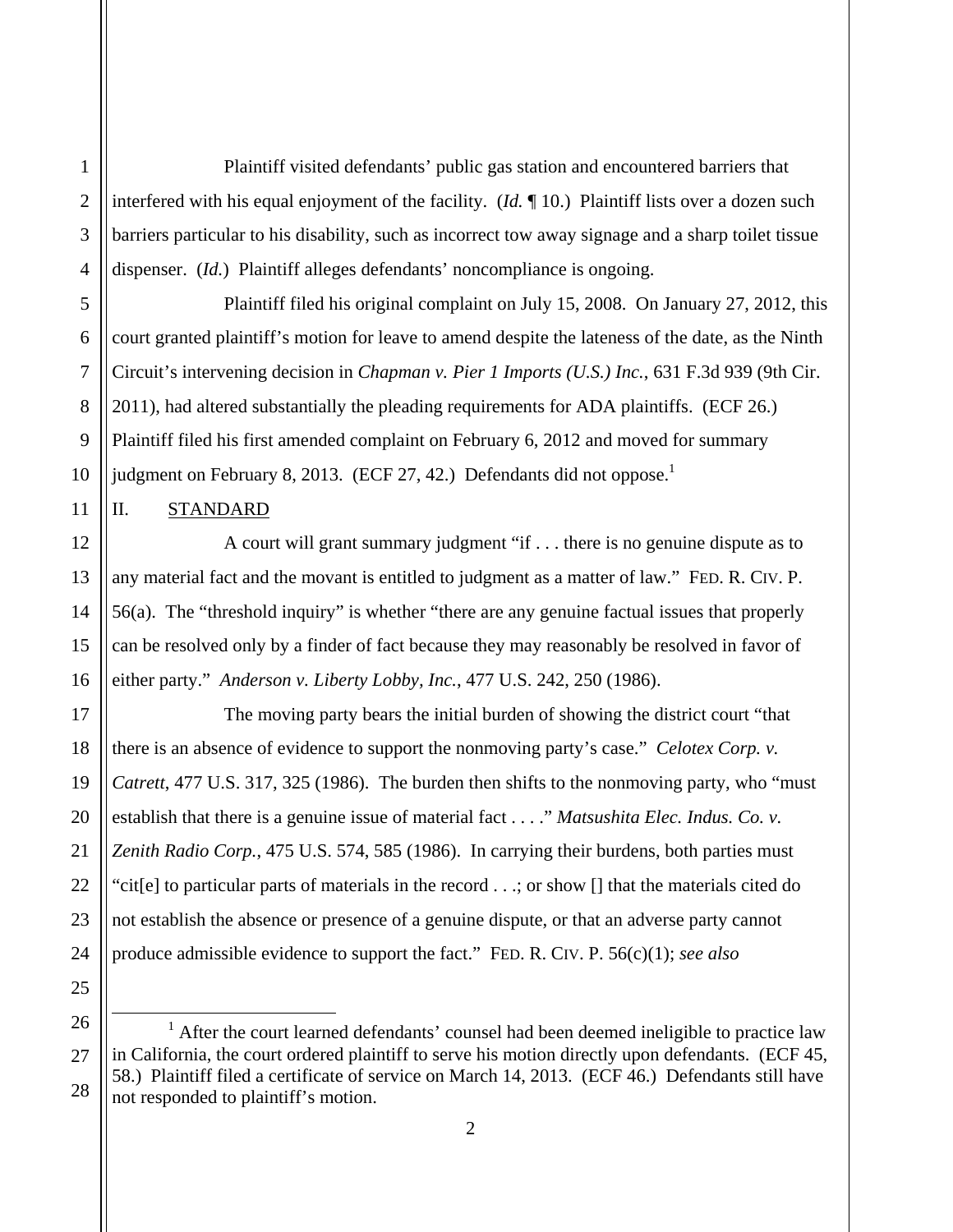1 2 *Matsushita*, 475 U.S. at 586 ("[the nonmoving party] must do more than simply show that there is some metaphysical doubt as to the material facts"). Moreover, "the requirement is that there be no *genuine* issue of *material* fact . . . . Only disputes over facts that might affect the outcome of the suit under the governing law will properly preclude the entry of summary judgment." *Anderson*, 477 U.S. at 247-48 (emphasis in original).

 In deciding a motion for summary judgment, the court draws all inferences and views all evidence in the light most favorable to the nonmoving party. *Matsushita*, 475 U.S. at 587-88; *Whitman v. Mineta*, 541 F.3d 929, 931 (9th Cir. 2008). "Where the record taken as a whole could not lead a rational trier of fact to find for the non-moving party, there is no 'genuine issue for trial.'" *Matsushita*, 475 U.S. at 587 (quoting *First Nat'l Bank of Ariz. v. Cities Serv. Co.*, 391 U.S. 253, 289 (1968)).

## III. ANALYSIS

 Plaintiff brings one federal law claim and three state law claims, alleging violation of (1) the ADA, 42 U.S.C. §§ 12101 *et seq.*; (2) the Disabled Persons Act, California Civil Code §§ 54, *et seq.*; (3) the Unruh Civil Rights Act, California Civil Code § 51; and (4) California Health and Safety Code §§ 19953 *et seq*. The court concludes plaintiff lacks standing to pursue injunctive relief under the ADA and declines to exercise supplemental jurisdiction over plaintiff's remaining state law claims.

A. Americans with Disabilities Act Claim

 Plaintiff's first amended complaint and motion are jurisdictionally defective. While defendants have not opposed the instant motion or questioned plaintiff's standing, "[f]ederal courts are required sua sponte to examine jurisdictional issues such as standing." *Chapman*, 631 F.3d at 954 (citation omitted) (alterations in original). Article III standing may not be waived and must be demonstrated at all stages of the litigation. *Id.* (internal quotations and citations omitted). If the court determines at any time that it lacks subject-matter jurisdiction, it must dismiss the action. FED. R. CIV. P. 12(h)(3).

 The party asserting federal jurisdiction bears the burden of demonstrating he has standing. *Krottner v. Starbucks Corp*., 628 F.3d 1139, 1141 (9th Cir. 2010); *Chapman*,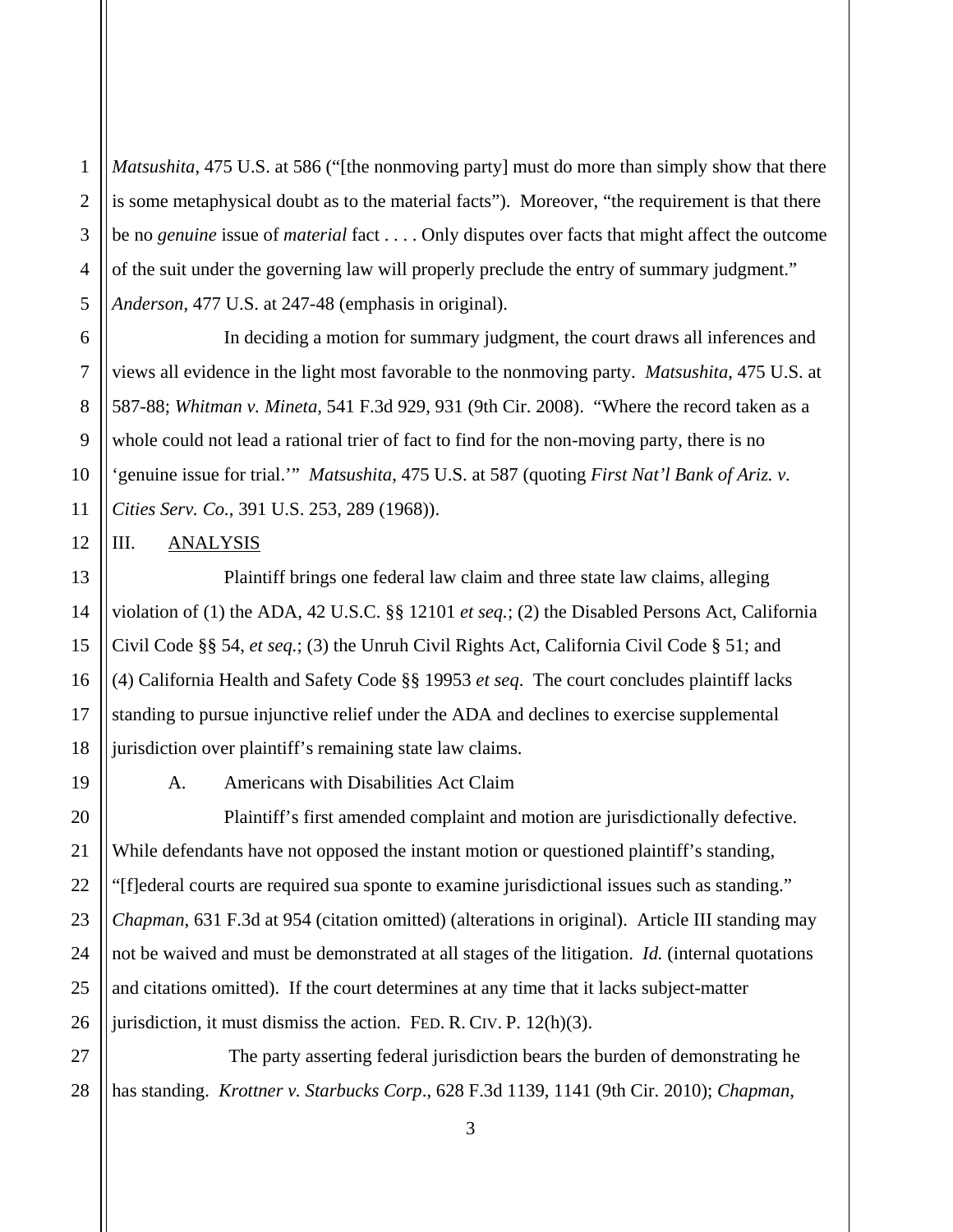631 F.3d at 946. "To demonstrate standing, a plaintiff must (1) have suffered an injury in fact — an invasion of a legally protected interest which is (a) concrete and particularized and (b) actual or imminent, not conjectural or hypothetical; (2) there must be a causal connection between the injury and the conduct complained of — the injury has to be fairly . . . traceable to the challenged action of the defendant, and not . . . the result [of] the independent action of some third party not before the court; and (3) it must be likely as opposed to merely speculative, that the injury will be redressed by a favorable decision." *Pritikin v. Dep't of Energy*, 254 F.3d 791, 796–97 (9th Cir. 2001) (citation and internal quotation marks omitted) (alterations in original). "Although encounters with the noncompliant barriers related to one's disability are sufficient to demonstrate an injury-in-fact for standing purposes," a plaintiff seeking injunctive relief additionally must demonstrate either deterrence or intent to return to a noncompliant facility. *Chapman*, 631 F.3d at 944, 945–49.

 Plaintiff has not borne his burden of establishing standing to seek injunctive relief under the ADA by demonstrating either deterrence or intent to return to defendants' store.

1. Deterrence

 "A disabled individual who is currently deterred from patronizing a public accommodation due to a defendant's failure to comply with the ADA has suffered 'actual injury.'" *Pickern v. Holiday Quality Foods Inc.*, 293 F.3d 1133, 1138 (9th Cir. 2002). However, a plaintiff seeking injunctive relief must also demonstrate a "'sufficient likelihood that he will again be wronged in a similar way.'" *Chapman*, 631 F.3d at 948 (quoting *City of Los Angeles v. Lyons*, 461 U.S. 95, 111 (1983)). Hence, if a plaintiff demonstrates he "would" return to a noncompliant establishment if it were compliant, he has standing to seek an injunction, even if that plaintiff is unlikely to return to that noncompliant establishment while the barriers remain. *Chapman*, 631 F.3d at 949–50.

 In the cases the *Chapman* court cited to outline the contours of the "deterrent effect doctrine," the plaintiffs all demonstrated they "would" return to the offending establishments if the barriers were not there. In *Pickern*, where the deterrent effect doctrine originated, the Ninth Circuit found the plaintiff established standing by stating he "prefers to

1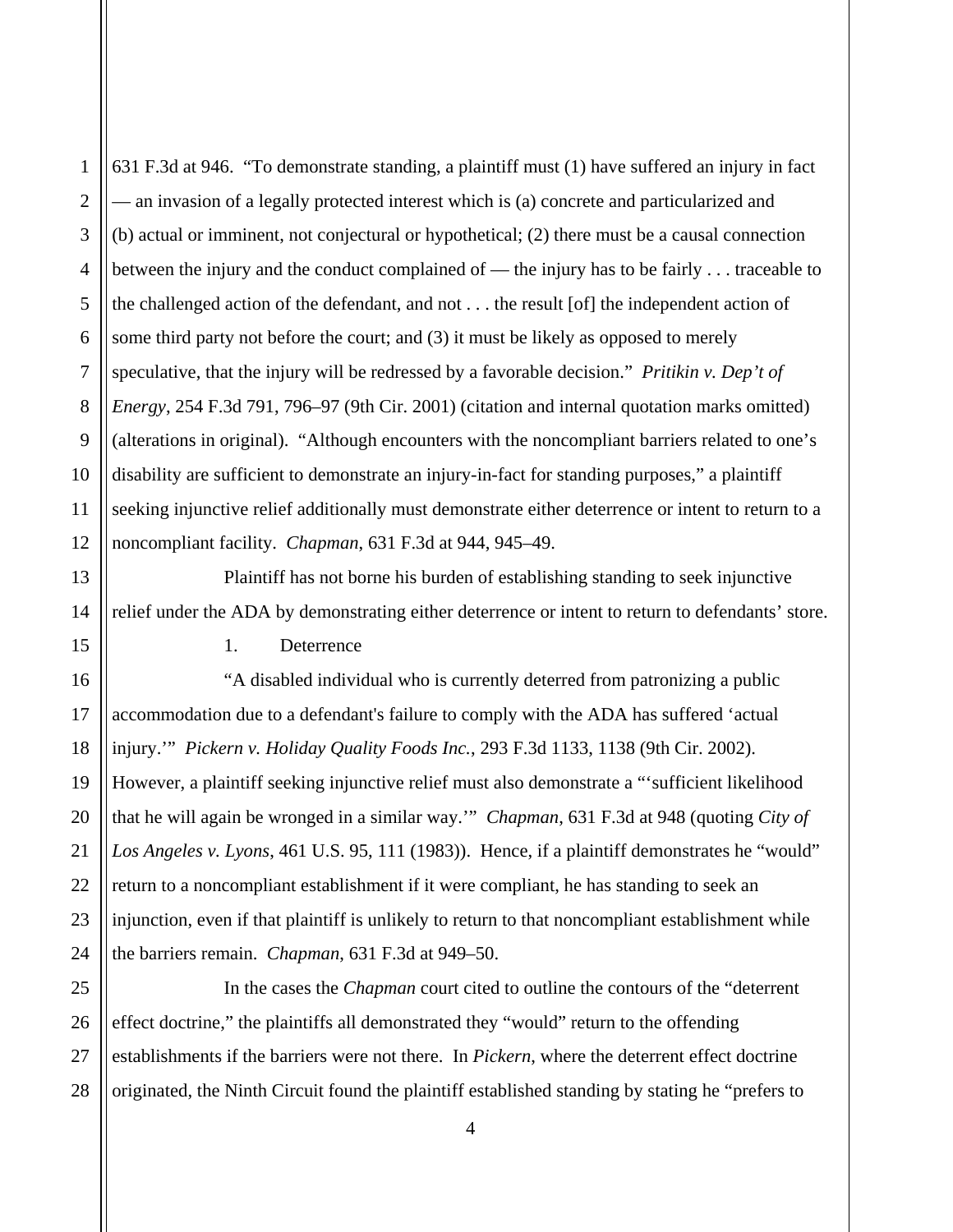shop at [the noncompliant establishment] and that he would shop [there] if it were accessible." 293 F.3d at 1138. Similarly, in *Doran v. 7-Eleven, Inc.*, 524 F.3d 1034, 1040 (9th Cir. 2008), the plaintiff alleged that he had visited the offending 7-Eleven Store ten to twenty times, that he is currently deterred from visiting the store because of its accessibility barriers, that the store is conveniently located near his favorite restaurant in Anaheim, and that he plans to visit Anaheim at least once a year. In addition, the plaintiff stated in his deposition that he plans to return to the store "once it's fixed." *Id.* at 1041. The court found this deposition testimony demonstrated the plaintiff's continued deterrence from patronizing the store and his intention to return in the future once the barriers had been removed. *Id.*; *see also Molski v. Arby's Huntington Beach*, 359 F. Supp. 2d 938, 947 (C.D. Cal. 2005) (holding that a plaintiff suffered actual and imminent injury when he alleged (1) that he visited an accommodation in the past; (2) that he was currently deterred from returning to the accommodation because of ADA violations; and (3) that he would return if the ADA violations were remedied).

 In the case at bar, plaintiff alleges in a conclusory fashion that he is deterred from returning to defendants' store. (FAC ¶ 11) ("O'Campo was also deterred from visiting the Gas Station because he knew that the Gas Station's goods . . . were unavailable to physically disabled patrons . . . . He continues to be deterred from visiting the Gas Station because of the future threats of injury created by these barriers."). In his declaration, after attesting to the various barriers at issue in this motion, plaintiff states that "[a] number of these conditions continue to exist; therefore, I have reasonable grounds for believing that I will be subjected to future discrimination when I return to the facility." (O'Campo Decl. ¶ 7, ECF 42-3.)

 Plaintiff nowhere alleges or provides facts indicating, as did the plaintiffs in *Pickern*, *Doran*, and *Molski*, that he "would" return to defendants' store if it were accessible. *Pickern*, 293 F.3d at 1138; *Doran*, 524 F.3d at 1040; *Molski*, 359 F. Supp. 2d at 947. Instead, plaintiff simply concludes that he was "deterred" and "continues to be deterred" because of the barriers.

5

 Additionally, plaintiff's sworn declaration contradicts his assertion of deterrence. In his declaration, he states he has "reasonable cause" to believe he will be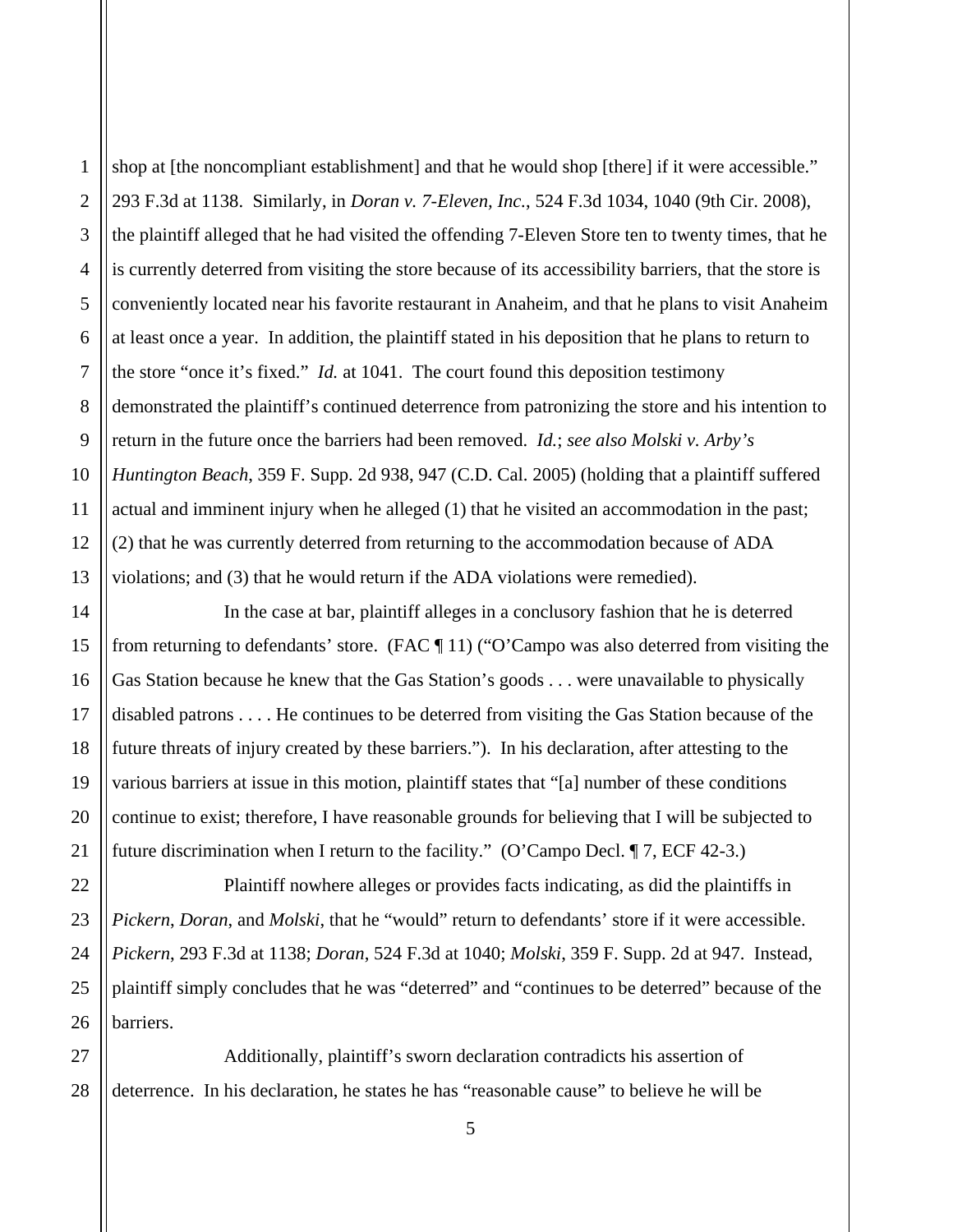subjected to future discrimination *when* "[he] return[s] to the facility." (O'Campo Decl. ¶ 7.) This statement suggests plaintiff's imminent injury is his intent to return to defendants' store while it is noncompliant. "Intent to return" is a separate and independent ground for establishing standing under the ADA. *Chapman*, 631 F.3d at 949. Accordingly, the court next examines that basis for establishing standing.

2. Intent to Return

 If a plaintiff demonstrates he "will" return to a noncompliant facility in the future, he has standing to seek an injunction because he has shown a "sufficient likelihood he will again be wronged in a similar way." *Chapman*, 631 F.3d at 948. "In determining whether a plaintiff's likelihood of returning to a defendant is sufficient to confer standing, courts have examined factors such as '(1) the proximity of the place of public accommodation to plaintiff's residence, (2) plaintiff's past patronage of defendant's business, (3) the definitiveness of plaintiff's plans to return, and (4) the plaintiff's frequency of travel near defendant.'" *Harris v. Del Taco, Inc*., 396 F. Supp. 2d 1107, 1113 (C.D. Cal. 2005) (quoting *Molski v. Arby's Huntington Beach*, 359 F. Supp. 2d 938, 947 n.10 (C.D. Cal. Mar. 14, 2005)).

 Here, plaintiff pleads no facts demonstrating he intends to return to defendants' facility. In *Fortyune v. Am. Multi-Cinema, Inc.*, 364 F.3d 1075, 1078–79 (2004), a case the *Chapman* court cited as representative of the intent-to-return doctrine, the quadriplegic plaintiff sued to enjoin a movie theater's ongoing seat policy that did not ensure wheelchair-bound patrons could sit next to their companions. The plaintiff established a "real and immediate threat his injury will be repeated" sufficient to pursue injunctive relief because he stated he attends three or four movies per week at the defendant's theater with a companion. *Id.* at 1081.

 In the instant case, plaintiff concludes in his declaration that he will be subjected to future discrimination when he returns to defendants' facility simply because defendants' noncompliance is ongoing. (O'Campo Decl*.* ¶ 7.) He also states he has visited the store "numerous times, including in June 2008, and December 10, 2012." (*Id*. ¶ 4.) However, plaintiff does not speak to how close the store is to his house, the definitiveness of his plans to return, or the frequency of travel near the store. *See Harris*, 396 F. Supp. 2d at 1113. Without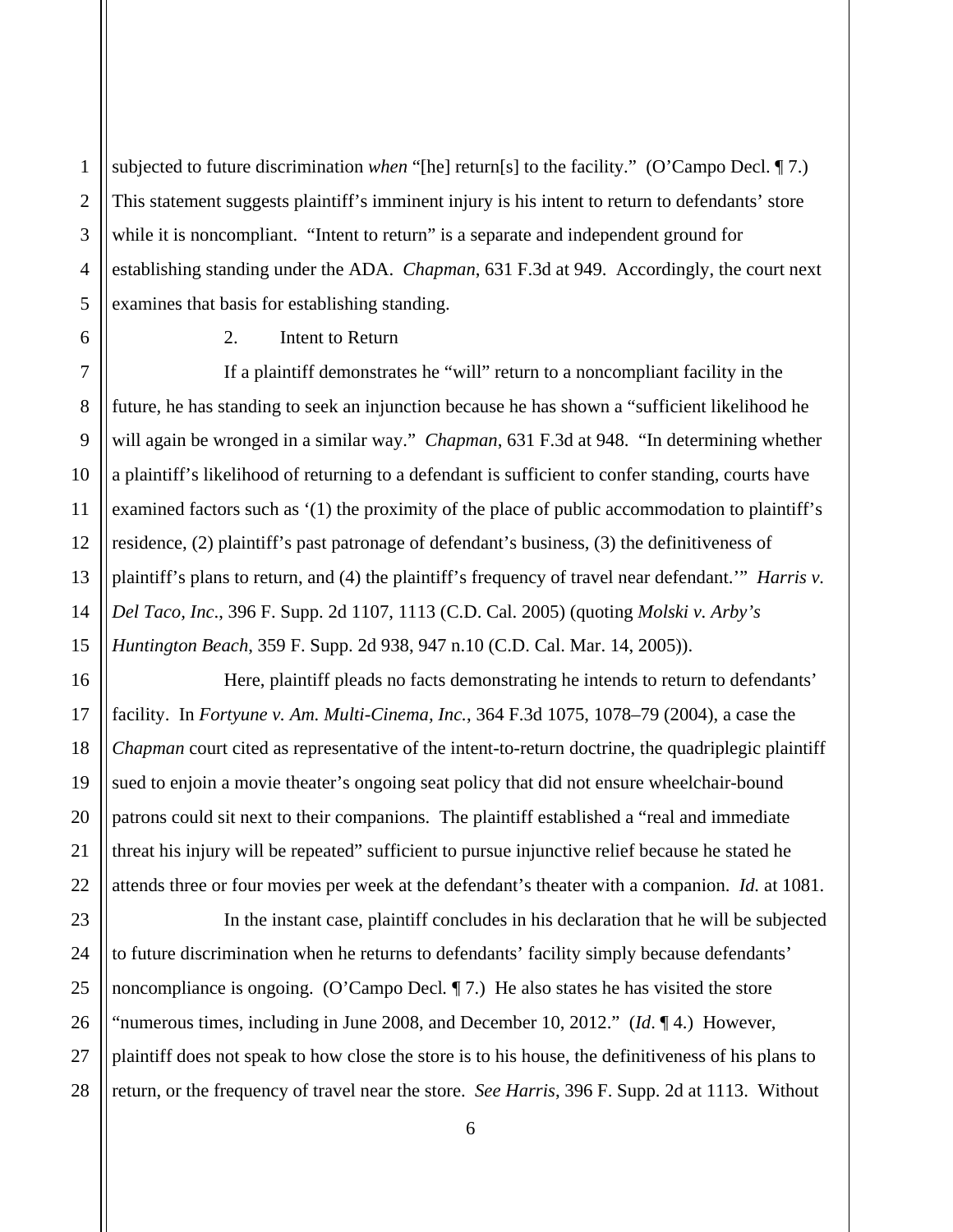1 this information, there is an insufficient showing of likelihood plaintiff will be wronged again. Because plaintiff has not met his burden of demonstrating standing, the court DENIES plaintiff's motion for summary judgment on his ADA claim and dismisses the claim with prejudice.

B. State Law Claims

 Plaintiff also brings state law claims under the Disabled Persons Act, California Civil Code §§ 54, *et seq.*; the Unruh Civil Rights Act, California Civil Code § 51; and California Health and Safety Code §§ 19953 *et seq*. This court has federal question jurisdiction over only plaintiff's single ADA claim under 28 U.S.C. § 1331<sup>2</sup> and § 1343.<sup>3</sup> (FAC ¶ 3.) The court has supplemental jurisdiction over plaintiff's state law claims under 28 U.S.C. § 1367.<sup>4</sup> Because the court has dismissed with prejudice plaintiff's sole federal law claim, only state law claims remain.

 "[A] federal district court with power to hear state law claims has discretion to keep, or decline to keep, [the state law claims] under the conditions set out in [28 U.S.C.] § 1367(c) . . . ." *Acri v. Varian Associates*, *Inc*., 114 F.3d 999, 1000, *as supplemented by* 121 F.3d 714 (9th Cir. 1997). One such condition is when "the district court has dismissed all claims over which it has original jurisdiction." 28 U.S.C. § 1367(c)(3). The court declines to exercise supplemental jurisdiction over plaintiff's remaining state law claims.

/////

/////

<u>.</u>

 $428$  U.S.C. § 1367(a) reads in relevant part: "[I]n any civil action of which the district courts have original jurisdiction, the district courts shall have supplemental jurisdiction over all other claims that are so related to claims in the action within such original jurisdiction that they form part of the same case or controversy under Article III of the United States Constitution."

 $2$  This section provides: "The district courts shall have original jurisdiction of all civil actions arising under the Constitution, laws, or treaties of the United States."

 $3$  28 U.S.C. § 1343(a)(4) grants federal courts original jurisdiction in civil actions "[t]o recover damages or to secure equitable or other relief under any Act of Congress providing for the protection of civil rights, including the right to vote."